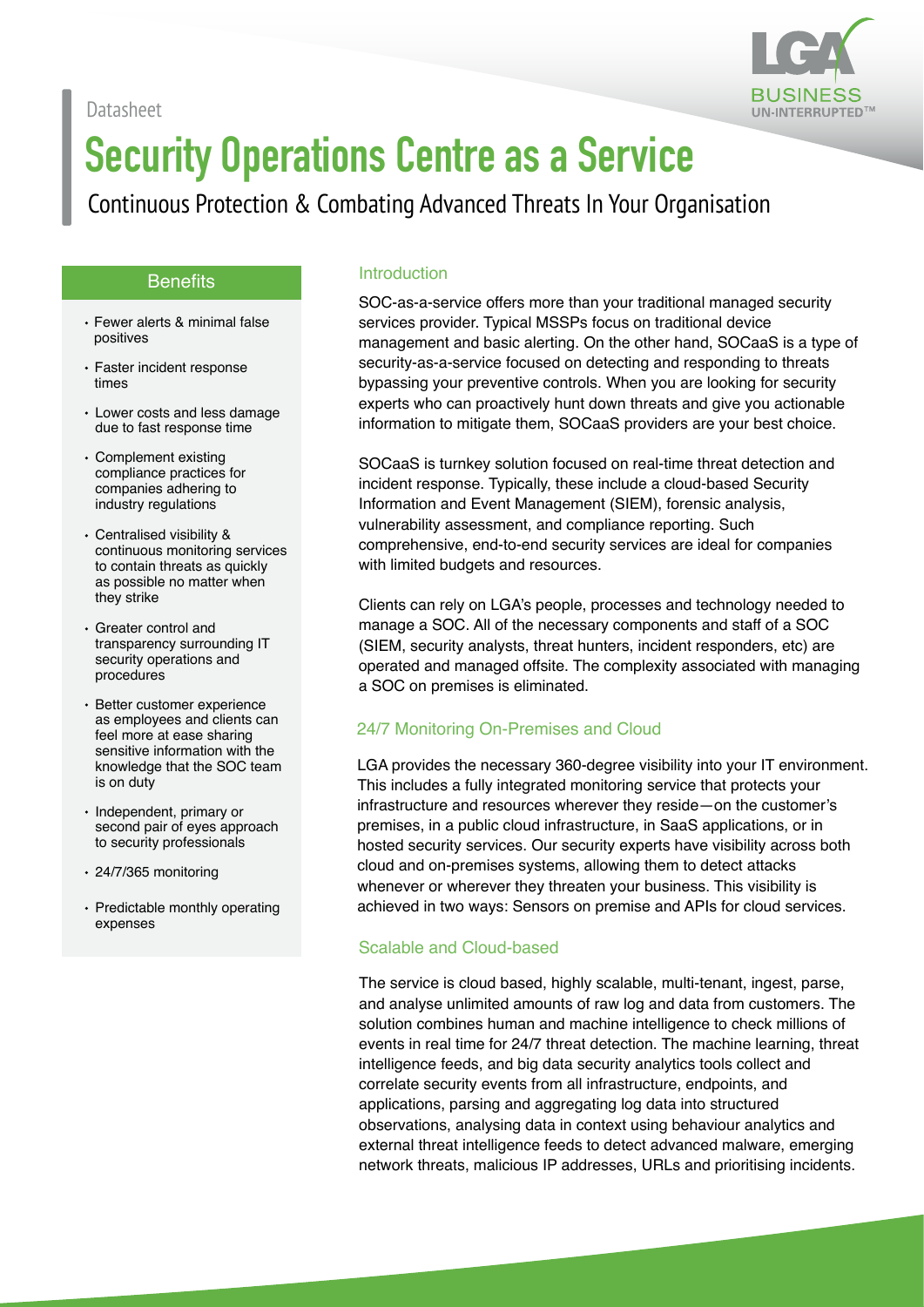#### Grow with LGA - The Security Maturity Continuum:

The Security Maturity Continuum describes organisations in various stages of developing their security presence - five stages of security maturity are highlighted. In every stage, a different service level at the SOCaaS is relevant and of worthwhile consideration.

# **Security Maturity Continuum - Are You Ready for a SOC?**

| 1                                                                                                                                                                                                  | $\overline{2}$                                                                                                                                                                                                                                                   | 3                                                                                                                                                                                                                                                                                                                  | 4                                                                                                                                                                                                                                                                                                                                                         | 5                                                                                                                                                                                                                                                                                                                                                                                                                     |
|----------------------------------------------------------------------------------------------------------------------------------------------------------------------------------------------------|------------------------------------------------------------------------------------------------------------------------------------------------------------------------------------------------------------------------------------------------------------------|--------------------------------------------------------------------------------------------------------------------------------------------------------------------------------------------------------------------------------------------------------------------------------------------------------------------|-----------------------------------------------------------------------------------------------------------------------------------------------------------------------------------------------------------------------------------------------------------------------------------------------------------------------------------------------------------|-----------------------------------------------------------------------------------------------------------------------------------------------------------------------------------------------------------------------------------------------------------------------------------------------------------------------------------------------------------------------------------------------------------------------|
| <b>Minimalists</b><br>"We got Anti-Virus<br>and Firewall in place.<br>We're good!"                                                                                                                 | <b>Reactive</b><br>"We haven't explored<br>solutions and don't<br>believe we are at risk.<br>We'll deal with a<br>breach if it happens."                                                                                                                         | <b>Concerned</b><br>"We're at risk, but<br>budget is a problem.<br>We're overwhelmed by<br>the alerts we are facing.<br>We need help priotising<br>and addressing threats."                                                                                                                                        | <b>Advanced</b><br>"We have budget to invest<br>in security. We have limited<br>personnel and need to<br>maximise them."                                                                                                                                                                                                                                  | <b>Security Mature</b><br>"We're knowledgeable<br>about security. We<br>continuously innovate<br>and improve our program."                                                                                                                                                                                                                                                                                            |
| • No SIEM or SOC<br>services.<br>• Typically, an IT admin<br>performs compute,<br>network and security<br>functions.<br>• No logging.<br>• Basic firewall at<br>perimeter.<br>• Anti-virus in use. | • No SIEM or SOC<br>services.<br>• Typically, an IT admin<br>performs compute,<br>network and security<br>functions.<br>• Some logging.<br>• Patch management<br>added.<br>• Dedicated firewall &<br>DMZ.<br>• Basic identity and<br>access management<br>added. | • Considering a SIEM<br>or has basic SIEM<br>deployment or SOC<br>services.<br>• Multi-firewall and<br>Network segmentation<br>added.<br>• Data classification<br>added.<br>• Overwhelmed by<br>alerts and logs.<br>• Need to priotise them.<br>• Concerned with<br>optimising budget due<br>to limited resources. | • SIEM or SOC services<br>integrated with most<br>areas.<br>• Considering analytics<br>as a way to cut down<br>on alert fatique.<br>• Starting to thinking<br>about tools to optimise<br>incident investigation.<br>• Looking to increase<br>operational efficiency<br>and maximise<br>personnel output.<br>• Intrigued by the idea<br>of threat hunting. | • Very mature SIEM or<br><b>SOC</b> services<br>deployment.<br>• Integrated with<br>virtually all systems.<br>• Performs threat hunting<br>with senior analysts.<br>• Has customised<br>security capabilities that<br>integrate into their<br>workflows.<br>• Capable of building<br>their own data structure<br>algorithms.<br>• Interested in cost<br>efficiency and reduced<br>risk from third party<br>solutions. |

#### Next Generation SOCaaS

Supporting the maturity continuum above, SOCs have evolved from traditional to sophisticated functions. Increasing complexity of IT, evolving threats and the need to coordinate multiple security products require SOCs to respond with advanced analytics and Security Orchestration, Automation and Response (SOAR) integration services.

# **Evolution of Security Operations (Gartner/ESG)**



#### Level of Business Impact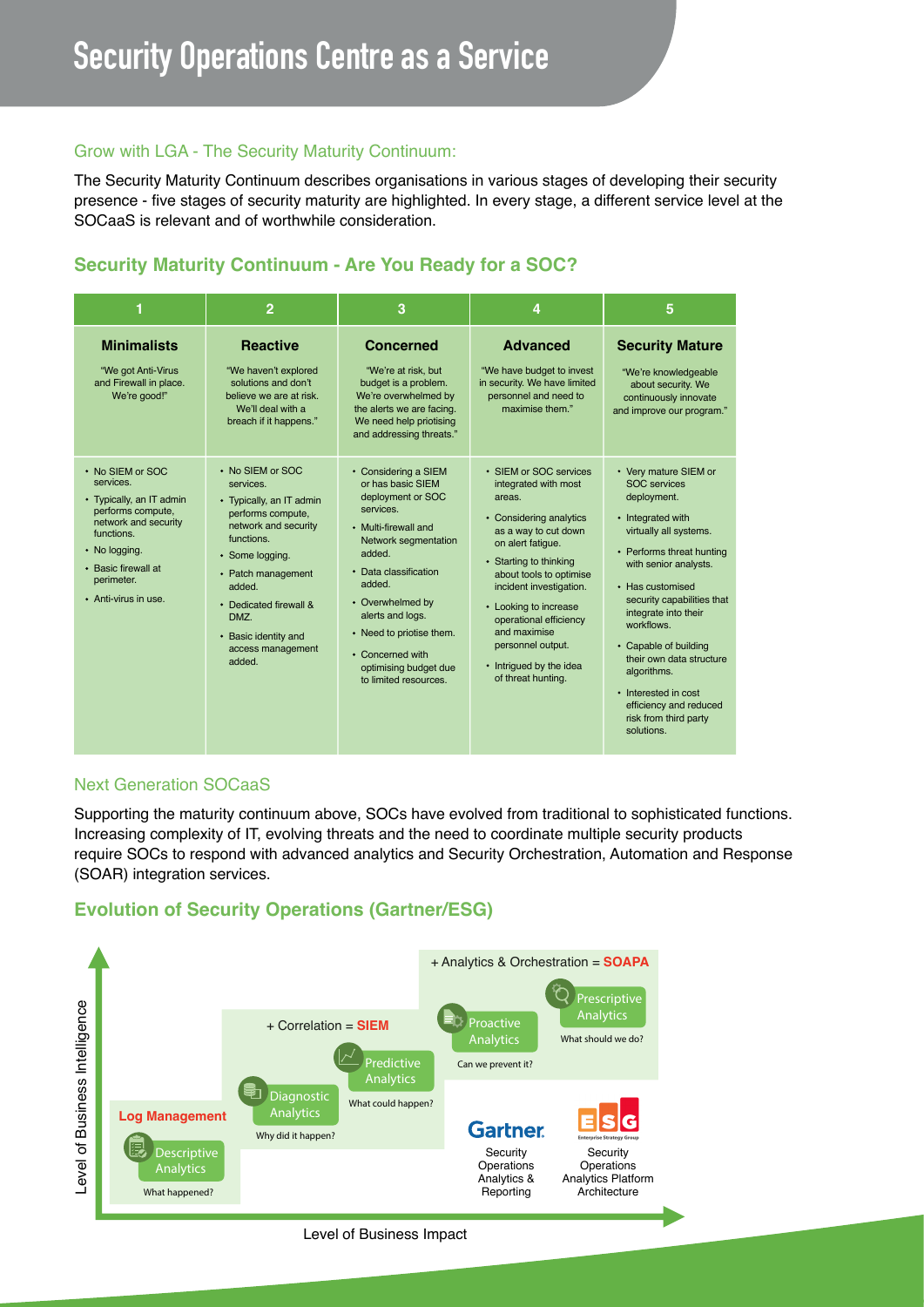# Challenges When Building Your Own SOC

**Skill shortage**: Human analysts are critical to a SOC's ability to quickly identify, prioritise, and respond to security incidents. While numerous tools are available to help organisations gather and analyse massive volumes of security and event data, human experts add the context and situational awareness needed to remediate threats.

**Budget**: Increased pressure to cut or maintain costs is driving many organisations to outsource key functions to third parties.

**Lack of Documented Processes**: Many SOCs are running into trouble because they either don't have documented processes or are letting the ones they do have stagnate because of a lack of continuous improvement effort.

**Uncertainty about the Mission**: Many SOC staffers interviewed for the report appeared to be unsure about their core mission. They either did not have one, or it had not been communicated to staff and other stakeholders. In many cases, SOC managers did not have a clear idea as to which business assets - such as applications and data were most important to protect. As a result, they had little idea of which threats were most important to focus on.

**Pinning Hope on Technology**: Many SOCs are expecting technologies such as Security Information and Event Management (SIEM), User and Entity Behavioural Analytics (UEBA), Security Orchestration, Automation, and Response (SOAR), and products leveraging on AI and machine learning to alleviate some of the challenges.

For the above reasons, many organisations have chosen to outsource to SOCaaS.

## Roles and Responsibilities

LGA's SOC has a hierarchy of roles with a clear escalation path. Day-to-day alerts are received and investigated by the Tier 1 Analyst; a real security incident is stepped up to a Tier 2 Analyst; business-critical incidents pull in the Tier 3 Subject Matter Expertise individuals and, if necessary, the SOC Manager. Named security engineers can be assigned for premium levels.

# SecOps Processes / Who Works in a SOC?



**Dedicated Security Engineer**  (optional)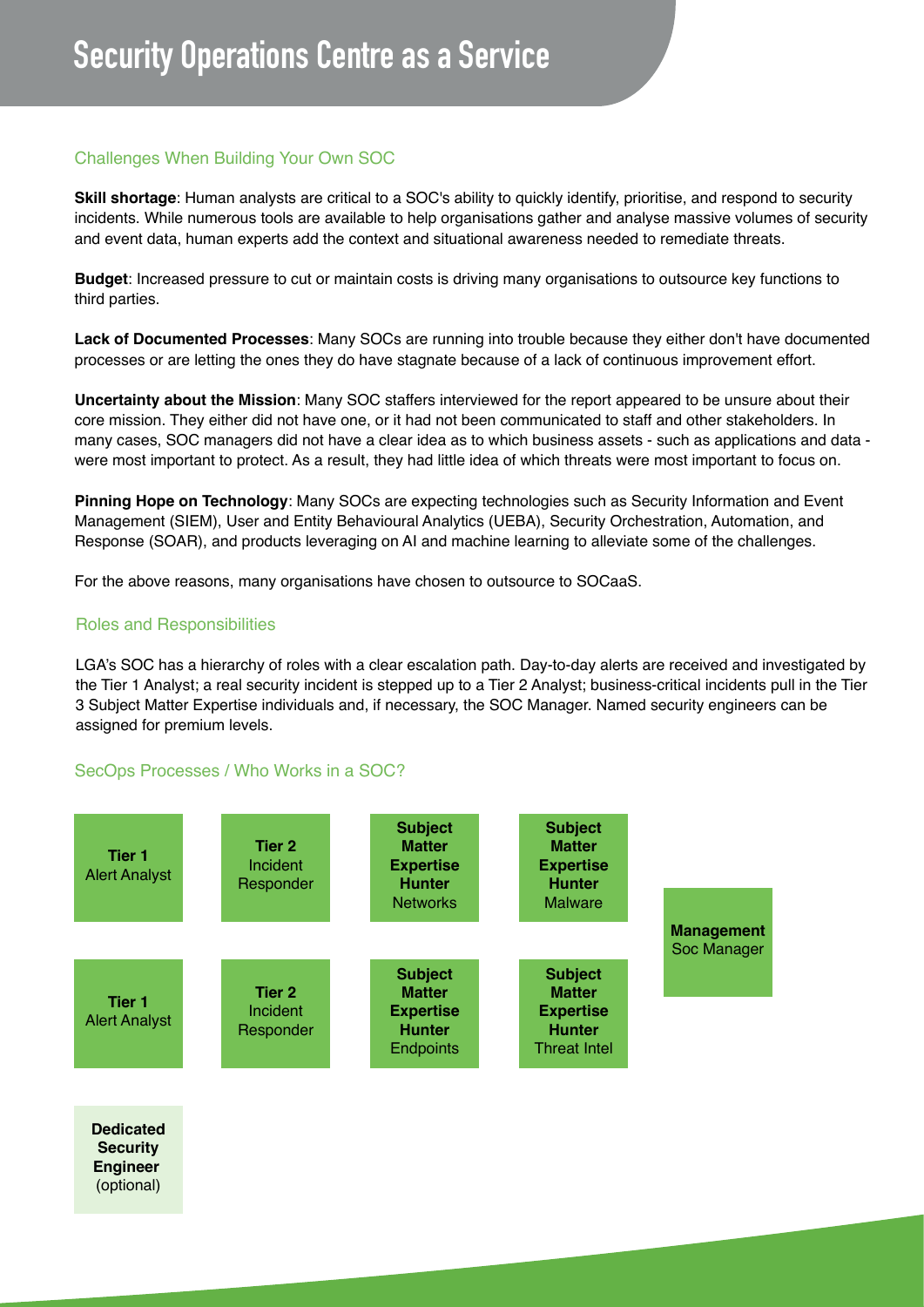## Incident Response Management Processes:

An incident response plan is a documented, written plan with distinct phases that help recognise and deal with a cybersecurity incident like a data breach or cyber attack. We detect, contain, and mitigate cyber attacks against the organisation. The people responsible for incident response are Tier 1, Tier 2 and Tier 3 analysts. The 5 step process upon discovering an event is:

# **Basic Incident Response Model**



# Platform Integration (Security Eco-system):

When more platform integration and data sources are ingested, the better equipped it is to detect attacks. This also enhances integration to SOAR, allowing a holistic security response. Inbound data log ingestion includes:

- Firewalls
- Endpoint Security Software
- DDoS Infrastructure
- WAF Infrastructure
- Directory Servers
- DHCP and DNS Servers
- Application Servers / Web Servers
- Cloud Applications
- Operating Systems

In addition, the SOC is able to ingest log sources from database services, mail services, source code controllers, unified communication servers, environmental sensors, load balancers and application firewalls, network intrusion protection systems, routers and switches and wireless LANs, security gateways, threat intelligence feeds, virtualisation, VPN gateways, vulnerability scanners and other forms of logs.